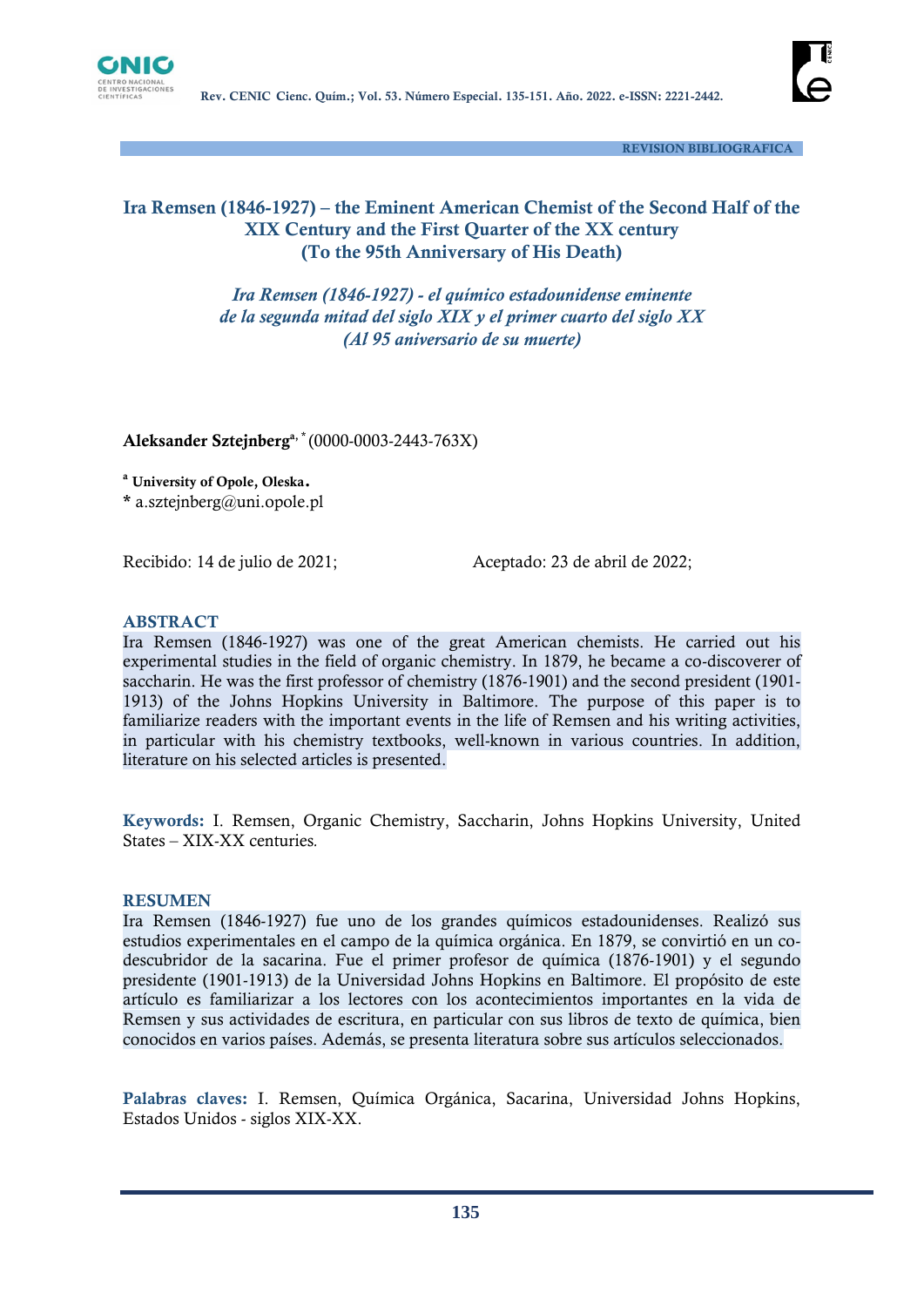

# **INTRODUCTION**

### **The important events in Remsen's life**

Ira Remsen (1846-1927) (Figure 1) was called "the outstanding figure in American chemistry" (Noyes & Norris, 1931, p. 207), "a very active hard working chemist doing good work in the way of research" (Hawkins, 1960, p. 47), and "one of the great teachers of chemistry" (Considine, 2005, p. 1). Ninety-five years have passed since his death, but during this time few articles about this eminent American scientist were published. The American chemist Henry Monmouth Smith (1868-1950) wrote briefly about Remsen's career, research field and achievements in his book, published in 1949:

Studied with Liebig and Fittig. Professor of Chemistry (and later President) of Johns Hopkins University. His work was in organic chemistry; discovered saccharine. Wrote eight textbooks which were most successful; founded the American Chemical Journal, later absorbed by the Journal of the American Chemical Society. His name will be longest remembered as a great teacher who founded graduate research in chemistry in the United States (p. 214).

Ira Remsen (1846-1927) was born in New York City on February 10, 1846, and he was the son of James Vanderbilt Remsen (1818-1892) and his wife Rosanna, née Secor (1823-1856) (Getman, 1939, p. 353; Getman, 1940, pp. 3-4; "Ira Remsen, chemist", 2021).



*Fig. 1. I. Remsen (1846-1927) ("Ira Remsen. 19th", n.d.).*

At the age of 14, he became a student in the New York Free Academy, later renamed the College of the City of New York. There, he attended lectures on chemistry by Professor Wolcott Gibbs (1822-1908) (Getman, 1939, p. 354; Getman, 1940, p. 7).

After graduating from the New York Free Academy, he continued his studies in the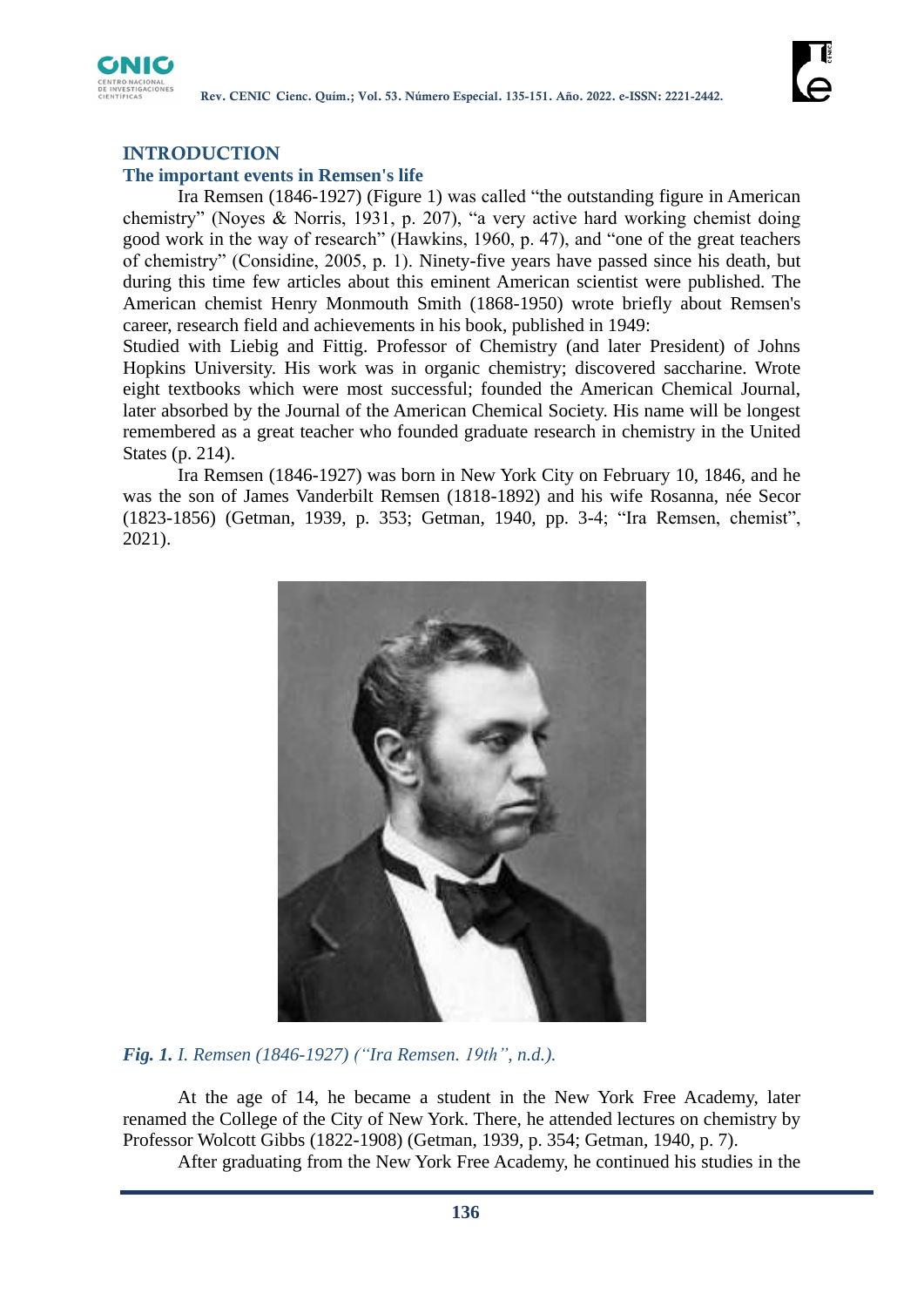

College of Physicians and Surgeons at Columbia University. In 1867, at the age of 21, he graduated with honors from this College with the degree of M.D. for his thesis *Fatty Degeneration of the Liver* (Haake, 1999).

He worked briefly, about a year, as a practicing physician on Irving Place in New York City (Getman, 1940, p. 17) "and then decided to pursue the subject that interested him: chemistry" (Newton, 2007, p. 64). In the same year, he began his chemical studies in Germany, first at the University of Munich and then at the University of Göttingen. The American chemist Frederick Hutton Getman (1877-1941) wrote about this period in his life (Getman, 1940) as follows:

Upon his arrival in Munich in the late summer, after a long and somewhat tiresome journey from America, Remsen received the disappointing information that [Justus von] Liebig [(1803-1873)] was no longer receiving students in his laboratory and that, except for a single course of lectures, he would have no opportunity to receive instruction from the great master whose fame as a chemist had lured him across the seas. Nothwithstanding this well-nigh crushing disappointment, he was fixed in his determination to become a chemist and accordingly registered at the university for the winter semester, entering his name, not only for Liebig's lectures on general chemistry, but also for two courses by [Jacob] Volhard [(1834-1910)]. His course book indicates that he also attended a course of lectures on astronomy (p. 23).

After his first year at Munich, where he worked under Volhard in Analytical Chemistry, he went to Göttingen to study of organic chemistry under Rudolph Fittig (1835-1910).

In 1870, he defended his doctoral dissertation entitled *Investigations on Piperic Acid and Derivatives* and received his Ph.D. Figure 2 shows the title page of his dissertation (Remsen, 1870).

In the years 1870-1872, he worked as a laboratory assistant to Fittig and a lecturer at the University of Tübingen. Fittig succeeded Adolf Strecker (1822-1871) and was appointed Professor of Chemistry at that University.

During his stay in Tübingen, he met William Ramsay (1852-1916) who came to Tübingen from England to continue his chemical studies and who became his lifelong friend, and "with whom he kept up a friendly correspondence to the end of his life" (Tilden, 1918, p. 33).

In a letter, dated on May 8, 1871, Ramsay wrote (Tilden, 1918):

I go regularly to Fittig's lecture at 8. He lectures very distinctly and clearly. It is really very beautiful to see the way the organic compounds are arranged. . .. Dr. Remsen, the assistant in the laboratory here, is very obliging and pleasant. He is an American. If I am here in winter, I must board with some family, for it is very difficult to pick up any German, living in lodgings (pp. 31-32).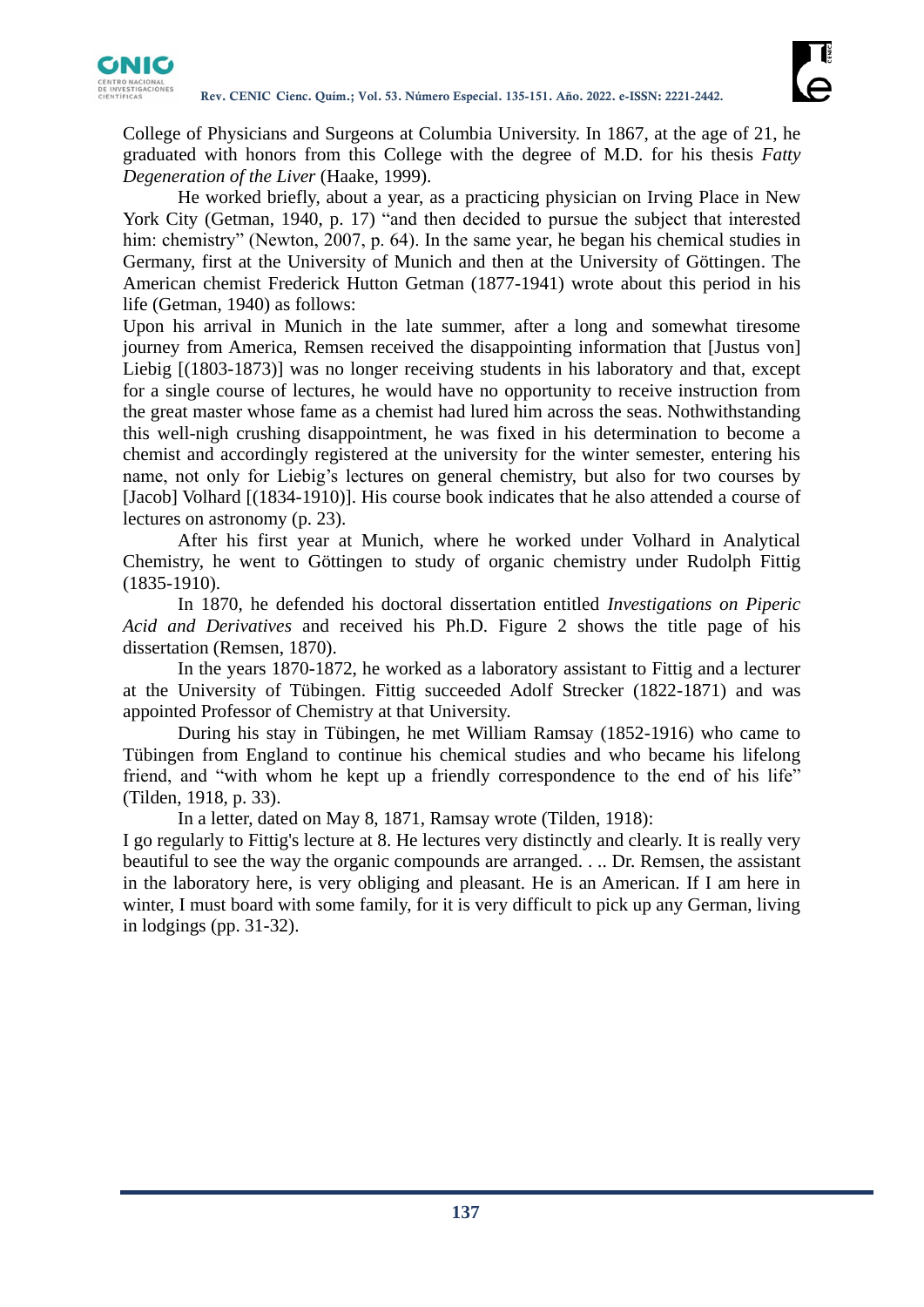



*Fig. 2. Title page of I. Remsen's Investigations on Piperic Acid and Derivatives. Inaugural Dissertation for Attainment of the Degree of Doctor of Philosophy, at the University of Göttingen(Göttingen: Printed at the University Press of E. A. Huth, 1870)*.

Remsen mentions his first meeting with Ramsay in a letter sent to Lady Margaret Ramsay (1855-1936), his wife, after the death of Sir William Ramsay in 1916 (Getman, 1940):

After all it must be remembered that your husband was a boy at that time—only 18 when came to Tübingen—and I was not far removed from boyhood, so that the things I recall of those days are the things that interest boys for the most part. We were at the beginning of our lives with hopes, with aspirations, with some anxiety for the future, with doubts, and yet I do not remember that we ever discussed such matters. I am thankful for the fact that the lives of our group of English-speaking students were wholesome. They were not goody-goody as a rule, but they were not in any sense bad. They were healthy boys with lots to learn and a strong desire to learn. "In looking over recently some letters from my old firend, Ramsay, I came upon one dated March 23, 1904, that began with these words: 'Who would have thought when you opened the big, front door of the Tübingen laboratory in 1871 and in answer to my question in questionable German—"Können Sie sagen wo ist die Vorlesungszimmer?" you replied after a pause—"Oh, I guess you want the lecture room,"—that I should now write after 33 years to tell you—.' This was one of his favorite stories. I have heard him tell it in public and I have read it in print. That is the way we first met, now 46 years ago. That was the beginning of a lifelong friendship. We met perhaps a half-dozen times in all these years, but we kept up a fairly active correspondence until the last. I am now asked to give a little account of the Tübingen days. "In 1870, Fittig, with whom I had worked at Göttingen, was called to Tübingen to succeed Strecker. He invited me to go with him and to serve as one of his assistants. I accepted, and so it came about that I was holding a minor place in the chemical laboratory when Ramsay arrived. It has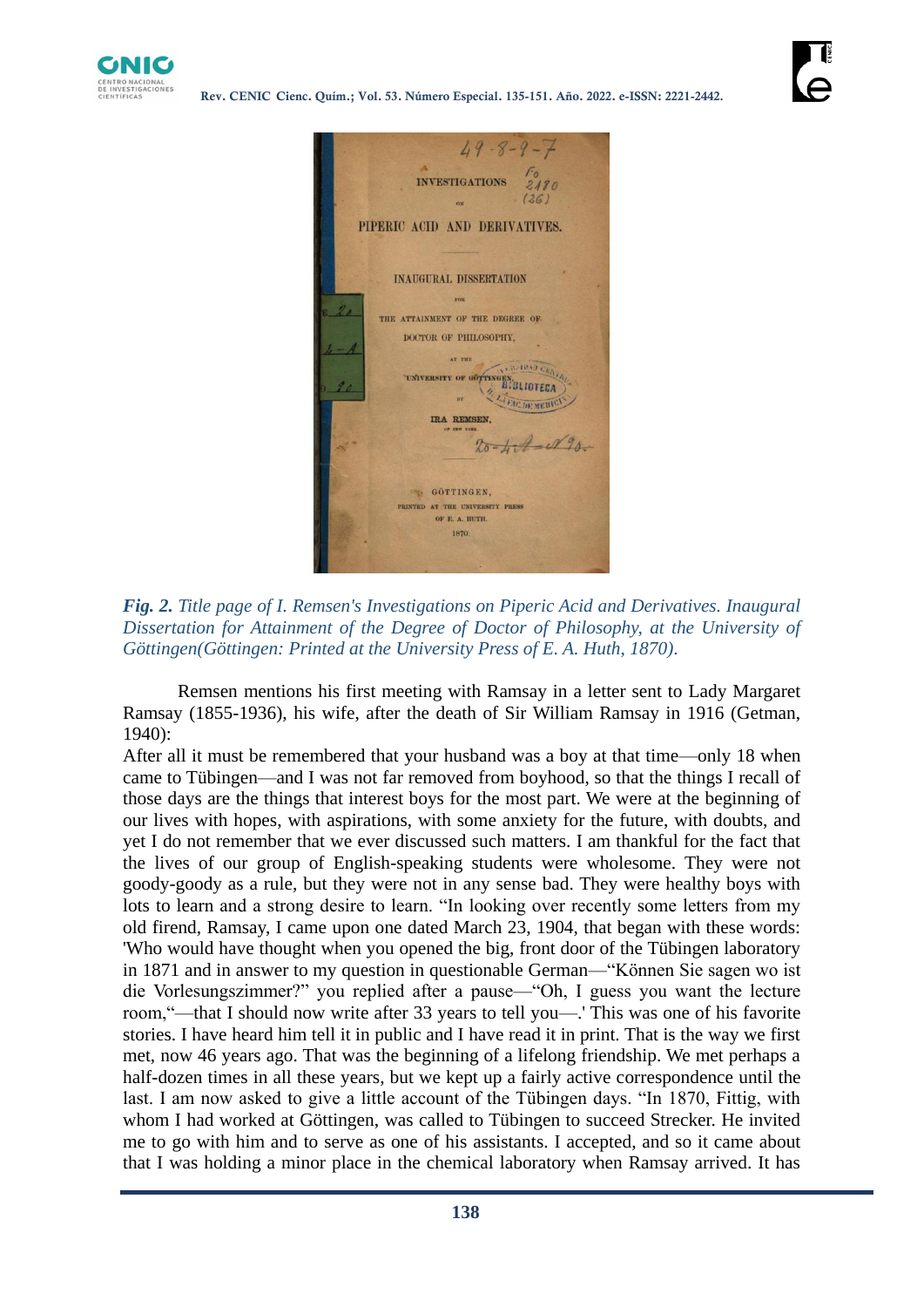

always been a source of satisfaction to me that it was I who opened the 'big front door' for him. This fact gives me a feeling that I have been of some service to Chemistry. I remained in Tübingen until the spring of 1872, so that our association was only for one year. He came up for examination for the doctor's degree a year later, but of this second year I know little, and that is only hearsay (pp. 32-33).

After returning from Germany to the United States in the spring of 1872, he was appointed professor of physics and chemistry at Williams College in Williamstown (Massachusetts) (Miall & Miall, 1949, p. 444).

In 1875, he married Elisabeth Hilliard, née Mallory (1851-1934). The spouses had two sons, Ira Mallory Remsen (1876-1928) and Charles Mallory Remsen (1879-1969) ("Ira Remsen, chemist", 2021; Noyes & Norris, 1931, p. 229).

In 1876, he became the first professor of chemistry at the newly established Johns Hopkins University in Baltimore (Hannaway, 1976). Three years later, he founded and edited the first volume of the *American Chemical Journal* (Remsen, 1879). Thirty-four years later, in 1913, the 50th volume of this journal was published (Remsen & Rouiller, 1913).

In 1901, he became the second president (1901-1913) of the Johns Hopkins University. His inauguration took place on February 21, 1902 (Anonymous, 1902). He succeeded Daniel Coit Gilman (1831-1908), who resigned after serving twenty-five years as the first president of this university (Getman, 1939, p. 358).

On April 9, 1912, he submitted to the Trustees of the University a letter resigning his office as President. Here is an excerpt from it (Anonymous, 1912):

For some time past it has seemed to me best that I should retire from the presidency of the University. Those whom I have consulted, however, have urged me to continue until certain important things should be accomplished. As these have now been accomplished, I see no reason for further delay, and accordingly hereby tender my resignation, to take effect at the end of the present academic year. … I have held the office for eleven years. This covers a fairly well defined period in the history of the University, a period of steady growth, and especially one of preparation for the new era. … For myself, my interest and devotion to scientific work strongly incline me to return to that life, a life which I abandoned with great regret and which I have always looked forward to taking up again (pp. 3-4).

Ira Remsen died on March 4, 1927. His obituary written by Henry E. Armstrong was published in 1927 in *Nature* (Armstrong, 1927). In the same year, his obituary by William A. Noyes appeared in the *Journal of the Chemical Society* (Noyes, 1927a). Frederick H. Getman (1940) briefly described the last days of Remsen's life and his funeral as follow:

Late in February after finishing his dinner, he complained of a slight headache and shortly afterward went to bed. The next morning on entering the bathroom he fell to the floor having suffered a severe cerebral hemorrhage. After a week of pathetic helpessness which he endured with patirnt submission, his valiant spirit was released on the fourth day of March, nineteen hundred an twenty-seven, just three weeks after he had passed his eightyfirst birthday. … The body od Dr. Remsen was taken to San Francisco for cremation and his ashes were brought to Baltimore for interment. A funeral service was held in Christ Church, the office for the burial of the dead being read by Rev. Edwin B Niver, a former rector of the church, an a personal friend of Dr. Remsen. The urn containing the mortal remains of Ira Remsen was later sealed in the wall of one of the main stairways of the chemical laboratory and suitably marked with a bronze memorial tablet (pp. 152-153).

The following inscription appears on Remsen's Memorial Tablet in Remsen Hall at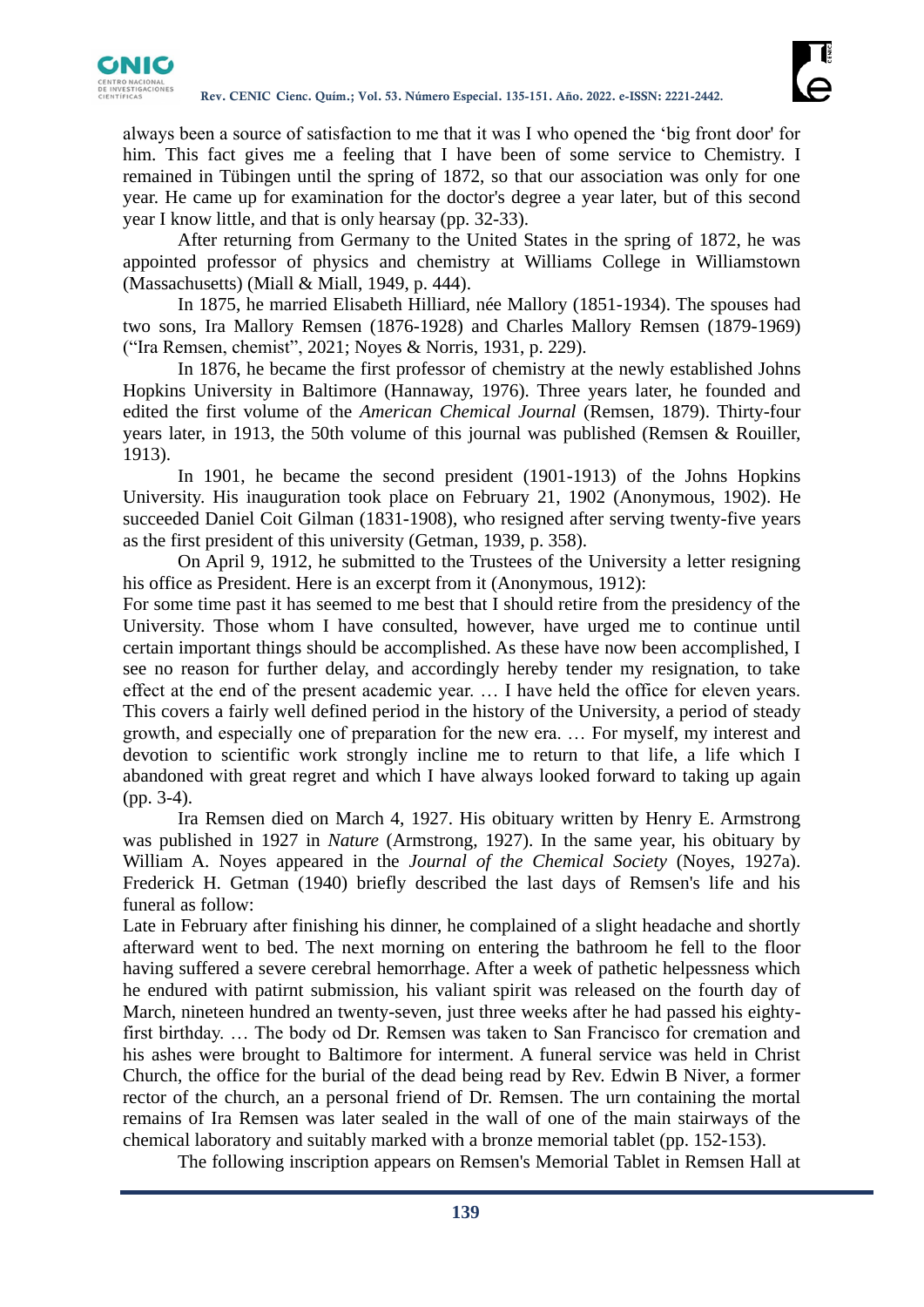

Johns Hopkins University: /BEHIND THIS TABLET/ REPOSE THE ASHES OF/ IRA REMSEN/1846 – 1927/ PROFESSOR OF CHEMISTRY / 1876-1901/ PRESIDENT/ 1901-1913/ (Getman, 1939, p. 360; Getman, 1940, p. 152; Hartford, 1946, p. 262).

### **Remsen's works**

The list of Remsen's published works includes ninety-eight papers. There are the articles published in Germany in the journals *Zeitschrift für Chemie, Justus Liebigs Annalen der Chemie* and *Berichte der deutschen chemischen Gesellschaft*, and many papers published in the *American Chemical Journal* (Anonymous, 1916; Getman. 1940, pp. 161-171; Noyes & Norris, 1931, pp. 230-237).

Remsen's first works in the field of organic chemistry were published in 1869-1870 in the *Zeitschrift für Chemie* and *Justus Liebigs Annalen der Chemie.* The first one concerned naphthalene homologues (Fittig & Remsen, 1869), for instance, methylnaphthalene  $(C_{11}H_{10} = C_{10}H_7.CH_3)$  and ethylnaphthalene  $(C_{12}H_{12} = C_{10}H_7.C_2H_5)$ (Fittig & Remsen, 1870, pp. 114-115, 118-119). Another article, written together with Fitting, dealt with further research on piperic acid, a compound related to his doctoral dissertation (Remsen & Fittig, 1870a). The article presenting the results of an experimental study carried out at the Chemical Laboratory of the University of Tübingen concerned the conversion of piperonylic acid  $(C_8H_6O_4)$  into protocatechuic acid  $(C_7H_6O_4)$ (Remsen & Fittig, 1870b, p. 428).

In 1871, he published several articles in the *Zeitschrift für Chemie*. He shared with the readers of this journal the results of his experimental research on a new mode of formation of paraoxybenzoic acid (Remsen, 1871a). His published papers concerned parasulfobenzoic acid (Remsen, 1871b), the synthesis of piperonylic acid (Fittig & Remsen, 1871), the effect of melting potassium hydrate on sulfoxybenzoic acid (Remsen, 1871c), isomeric sulfosalicylic acids (Remsen, 1871d) and oxidation of toluenesulfonic acids (Remsen, 1871d).

In subsequent years, after leaving Tübingen, he published the results of his experimental studies in the *Berichte der deutschen chemischen Gesellschaft* and *American Chemical Journal.*

In 1901, his works concerned the action of aromatic sulphonchlorides on urea, CO(NH2)2 (Remsen & Garner, 1901) and on thiourea (CSN2H4) (Remsen & Turner, 1901) Two years later, his last chemical article entitled *Further investigations on the Two Isomeric Chlorides of Orthosulphobenzoic Acid* was published (Remsen, 1903a).

In 1913, he published abstract in English (R[emsen], 1913) of an article by Carl Graebe (1841-1927) entitled *Der Entwicklungsgang der Avogadroschen Theorie* (Graebe, 1913). Ten years later, he presented to the Academy at the annual meeting the biographical Memoir of the American chemist Harmon Northrop Morse 1848-1920), later published in the *Memoirs National Academy of Sciences* (Remsen, 1923).

### **Ira Remsen and the Discovery of Saccharin**

In 1879, Ira Remsen and the German chemist Constantin Fahlberg (1850-1910) discovered benzoic sulphinide  $(C_7H_5NO_3S)$  designated as "saccharin" (Fahlberg & Remsen, 1879; Remsen & Fahlberg, 1879-1880). Five years later, on December 1, 1885, Fahlberg appropriated the discovery and obtained a patent for manufacture of saccharin ("United States Patent", 1885), and organized the mass production of this compound in Germany (List, 1893).

The term "Falberg's saccharin" began to be used in many publications of the time, and Remsen's surname was omitted (Kauffman & Priebe, 1978; Warner, 2008). Below the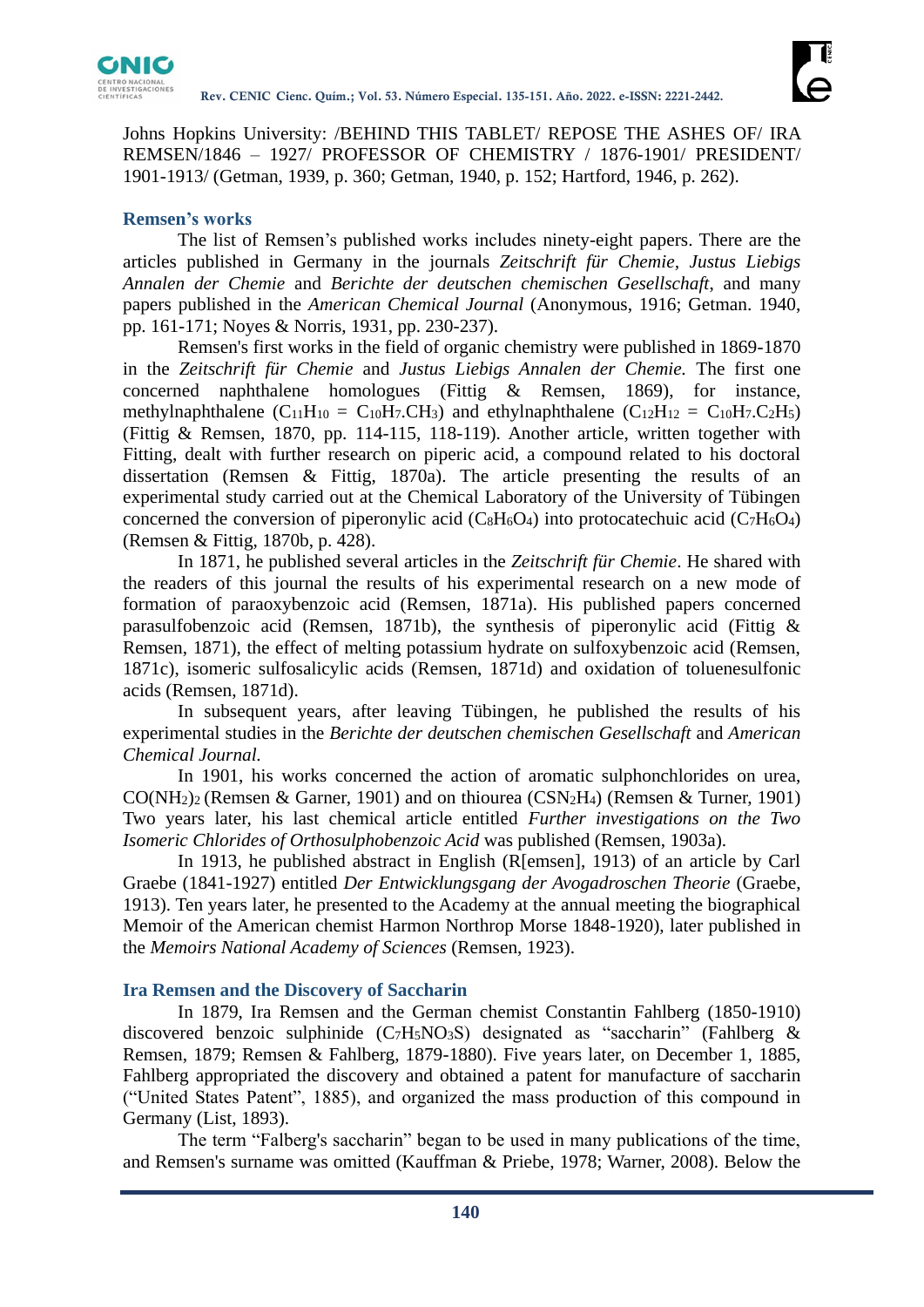

bibliographic details of Stutzer's book (Stutzer, 1890), the American chemist and bibliographer Henry Carrington Bolton (1843-1903) wrote: "Saccharin was discovered by Ira Remsen and his assistant, Constantine Fahlberg; there are no reasons why it should bear Fahlberg's name, and good reasons for its bearing Remsen's name" (Bolton, 1893, p. 859).

After Fahlberg received a patent for the production of saccharin, Remsen, as its codiscoverer, tried to clear up occurred misunderstanding. In a footnote to an article published in 1886 (Remsen & Palmer, 1886), he wrote about saccharin as follow:

<sup>1</sup>This substance has recently come into some prominence under the name "saccharin," which is given to it on account of its sweet taste. In the notices of saccharin, even in scientific journals, the statement is constantly made that the substance was discovered by Fahlberg. The statement needs modification. As a matter of fact, the substance came to light in the course of an investigation which Fahlberg undertook at my suggestion, and carried on under my direction, and it was first described in a paper by myself and Fahlberg which appeared in the Berichte der deutschen chemischen Gesellschaft, Band 12, S. 469 [Fahlberg & Remsen, 1879]. A more detailed account of the investigation was published later in this Journal, Vol. I., p. 426 [Remsen & Fahlberg, 1879-1880]. —I. R. (p. 223).

### **Remsen's books on chemistry**

In 1877, his *Principles of Theoretical Chemistry, with Special Reference to the Constitution of Chemical Compounds* was published in Philadelphia (Remsen, 1877a). The third American edition of this book appeared in 1887 (Remsen, 1887a), and the fifth in 1897 (Remsen, 1897). The Russian edition of this book under the title *Printsipy Teoreticheskoy Khimii* was published in 1887 in Kharkov. The translator was the Russian chemist Ivan Pavlovich Osipov (1855-1918) (Remsen, 1887b; Bolton, 1899, p. 350). In 1888, the German edition entitled *Grundzüge der theoretischen Chemie. Mit besonderer Rucksicht auf die Constitution chemischer Verbindungen* appeared in Tübingen (Remsen, 1888; Bolton, 1893, p. 769). The fourth English edition of this book was published in 1892 (Remsen, 1892a). In the same year, the Italian edition under the title *Principi Di Chimica Teorica, Con Speciale Considerazione Alla Costituzione Dei Composti Chimici* appeared in Pisa. The translator was Alessio Alessi (Remsen, 1892b; Bolton, 1893, pp. 769-770).

In 1886, his book entitled *An Introduction to the Study of Chemistry* appeared in New York (Remsen, 1886; Anonymous, 1886). The sixth American edition of this book was published in 1902 (Remsen, 1902a), and the eighth in 1909 (Remsen, 1909a). In 1893, the Russian edition under the title *Vvedeniye k izucheniyu khimii* appeared in Kiev. The translator was N. N. Volodkevich (Remsen, 1893a; Bolton, 1899, p. 349). In the same year, the Japanese edition of this book was published in Tokyo. The translator was Hirano Ikkwan (Remsen, 1893b; Bolton, 1899, p. 349). The first German edition under the title *Einleitung In Das Studium der Chemie* appeared in 1887 in Tübingen (Remsen, 1887c). Eight years later, the second German edition of this book was also published in that city (Remsen, 1895a). From 1904 (third edition), the book was published many times in Germany. Its last edition (twenty-first) appeared in 1963 ("WorldCat. 'Einleitung in", 2021). The French edition under the title *Introduction à lé'tude de la Chimie* was published in 1895 in Namur. The translator was H. de Greef (Remsen, 1895b; Bolton, 1899, p. 349). The sixth English edition of this book was published in 1902 in London (Remsen, 1902b).

His book under the title *The Elements of Chemistry. A Text-Book for Beginners* was published by Macmillan and Company in New York and London in 1887 (Remsen, 1887d; Anonymous, 1887). Two years later, the Japanese edition of this book appeared in Tokyo. The translator was Yoshioka Titsutaro (Remsen, 1889; Bolton, 1889, p. 349). In 1893, the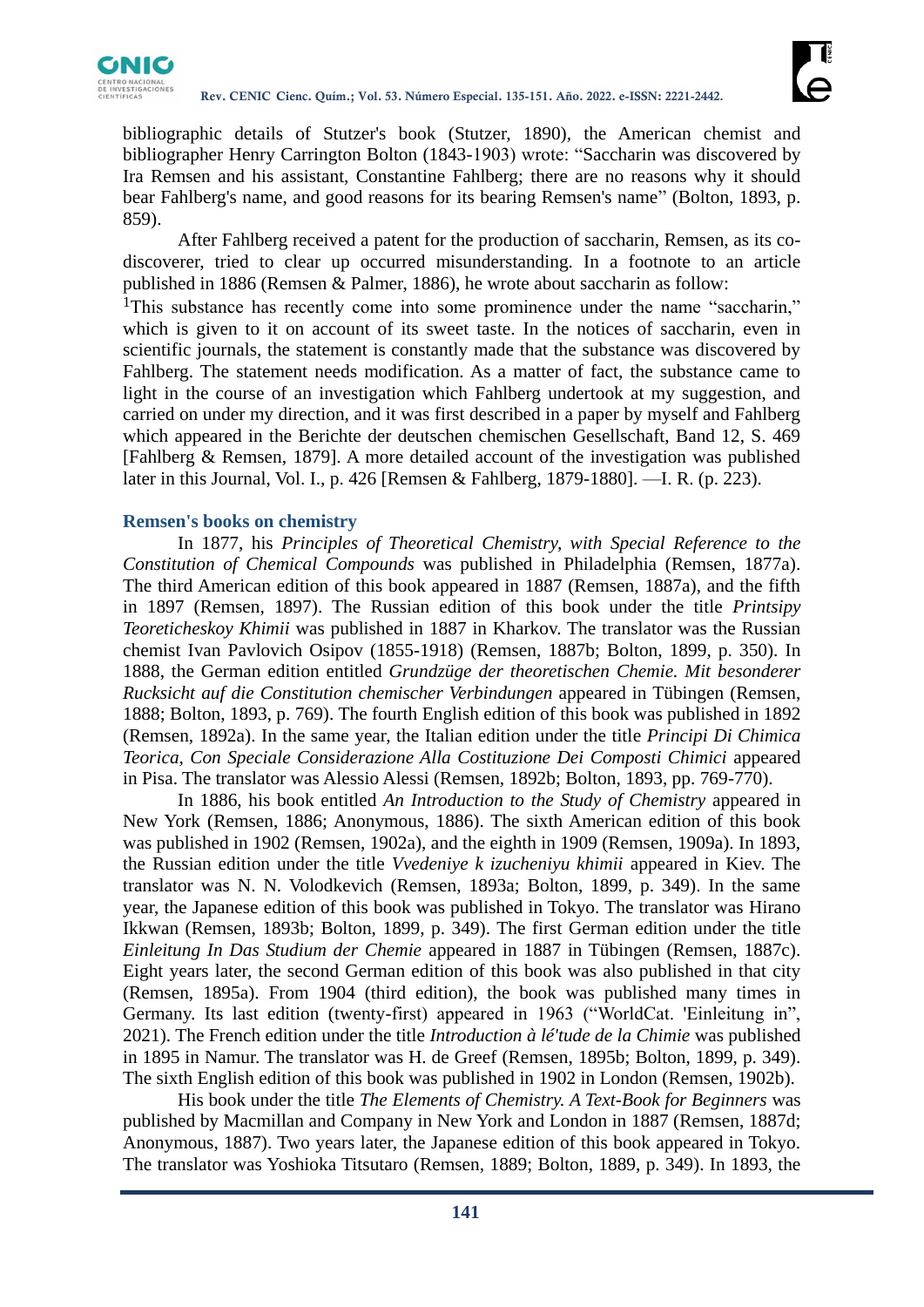

Japanese edition was reissued. The translators were Kuhara Mitsuru and Ota Kenjiro (Remsen, 1893c; Bolton, 1899, p. 349). In 1900, this book (Figure 3) was published by Henry Holt and Company in New York (Remsen, 1900).



*Fig 3. Title page of Ira Remsen's The Elements of Chemistry. A Text-Book for Beginners (New York: Henry Holt and Company, 1900).*

In 1885, he wrote a book entitled *Introduction To The Study Of The Compounds Of Carbon; Or, Organic Chemistry,* that was published in Boston (Remsen, 1885; Anonymous, 1885). Nine years later, this book (Figure 4) also appeared in Boston (Remsen, 1894a). The fourth American edition of this book was published in 1903 (Remsen, 1903b), and the fifth revision in 1909 (Remsen, 1909b). In 1886, the German edition under the title *Einleitung in das Studium der Kohlenstoffverbindungen, Oder organische Chemie* appeared in Tübingen (Remsen, 1886). A second German edition of Remsen's *Einleitung* was published in 1891, and the third in 1897. In 1887, the Russian edition under the title *Vvedenie k izucheniyu organicheskoy khimii ili khimii uglerodistykh soyedineniy* appeared in St. Petersburg. The translator was N. S. Drentel'n (Remsen, 1887e; Bolton 1899, p. 350). The Italian edition entitled *Chimica Organica, Introduzione Alio Studio Dei Composti Carboniosi* was published in 1888 in Naples (Remsen, 1888; Bolton, 1899, p. 350). In 1894, the English edition of this book appeared in London (Remsen, 1894b). A year later, the French edition entitled *Introduction à l'étude des composés du carbone, ou Chimie Organique* was published in Paris. The translator was H. de Greef (Remsen, 1895c; Bolton, 1899, p. 349).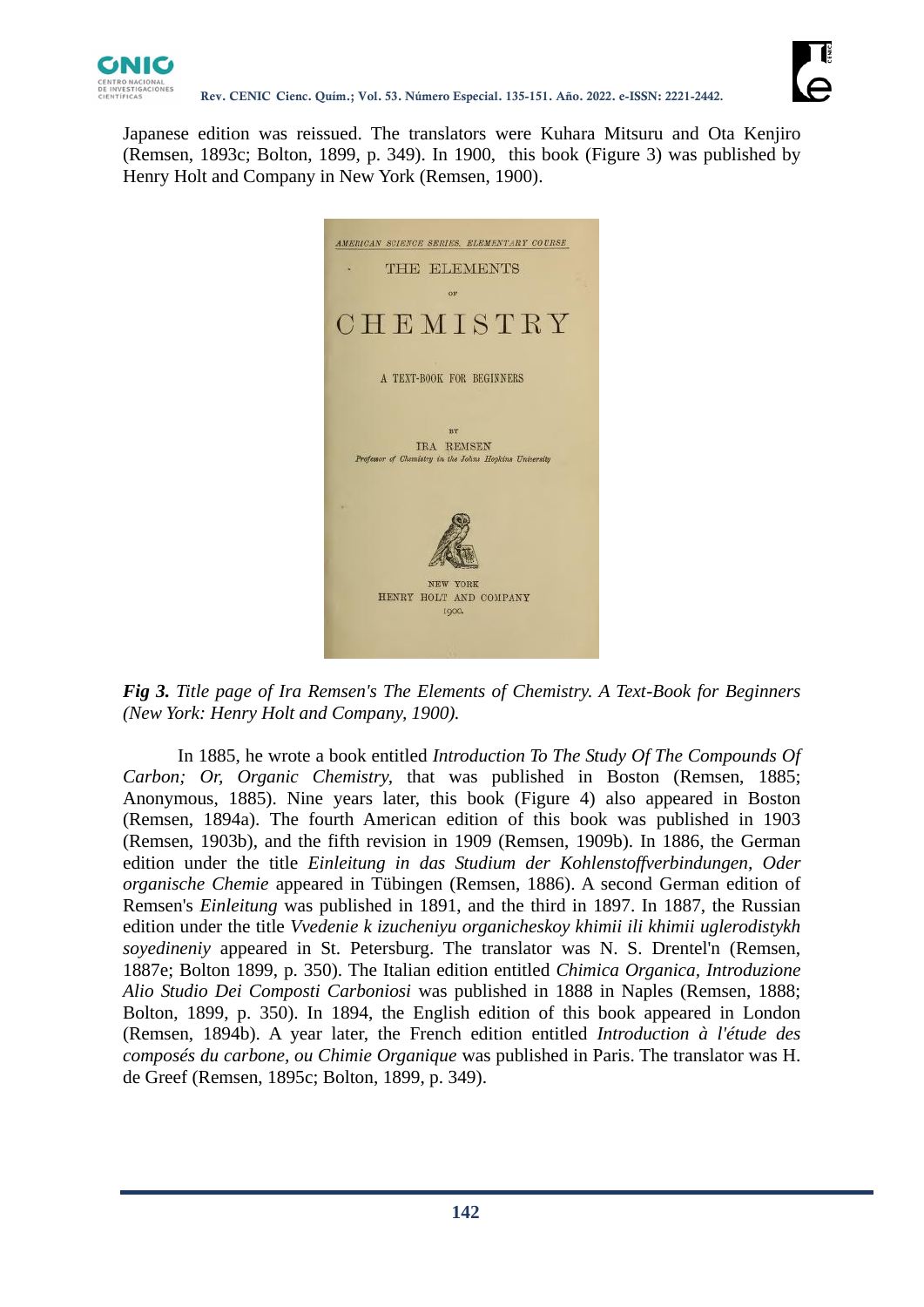



*Fig 4. Title page of Ira Remsen's An Introduction to the Study of the Compounds of Carbon; or, Organic Chemistry (Boston, U.S.A.: D. C. Heath & Company, 1894).*

In 1889, he wrote a book entitled *Inorganic Chemistry*. The second American edition of this book appeared in 1890 in New York (Remsen, 1890a). In the same year, the German edition entitled

*Anorganische Chemie* was published in Tübingen (Remsen, 1890b). The Russian edition under the title *Neorganicheskaya khimiya* appeared in 1914 in Moscow. The translator was the Russian chemist Nikolay Aleksaandrovich Shí lov (1872-1930) (Remsen, 1914).

The second edition of his *A Laboratory Manual Containing Directions for a Course of Experiments in General Chemistry* was published in New York by Henry Holt and Company (Remsen, 1890c).

In 1895, together with Wyatt William Randall (1867-1930), he wrote a book entitled *Chemical Experiments, Prepared to Accompany Remsen's "Introduction to the Study of Chemistry"*. The second edition of this book appeared in 1902, and the third was published in 1906. It was revised by Joseph Elliot Gilpin (1866-1924) (Remsen, 1906).

In 1905, his book entitled *A College Text-Book of Chemistry* was published in New York by Henry Holt and Company (Remsen, 1905). The second American edition of this book appeared in 1908 (Remsen, 1908). Two years later, the second English edition of this book was published in London (Remsen, 1910).

### **CONCLUSION**

Ira Remsen (1846-1927) was the eminent American chemist of the second half of the 19th century and first quarter of the 20th century. He received many scientific honours. Among them, there are membership of the Academy of Sciences and Scientific Societies as well as medals.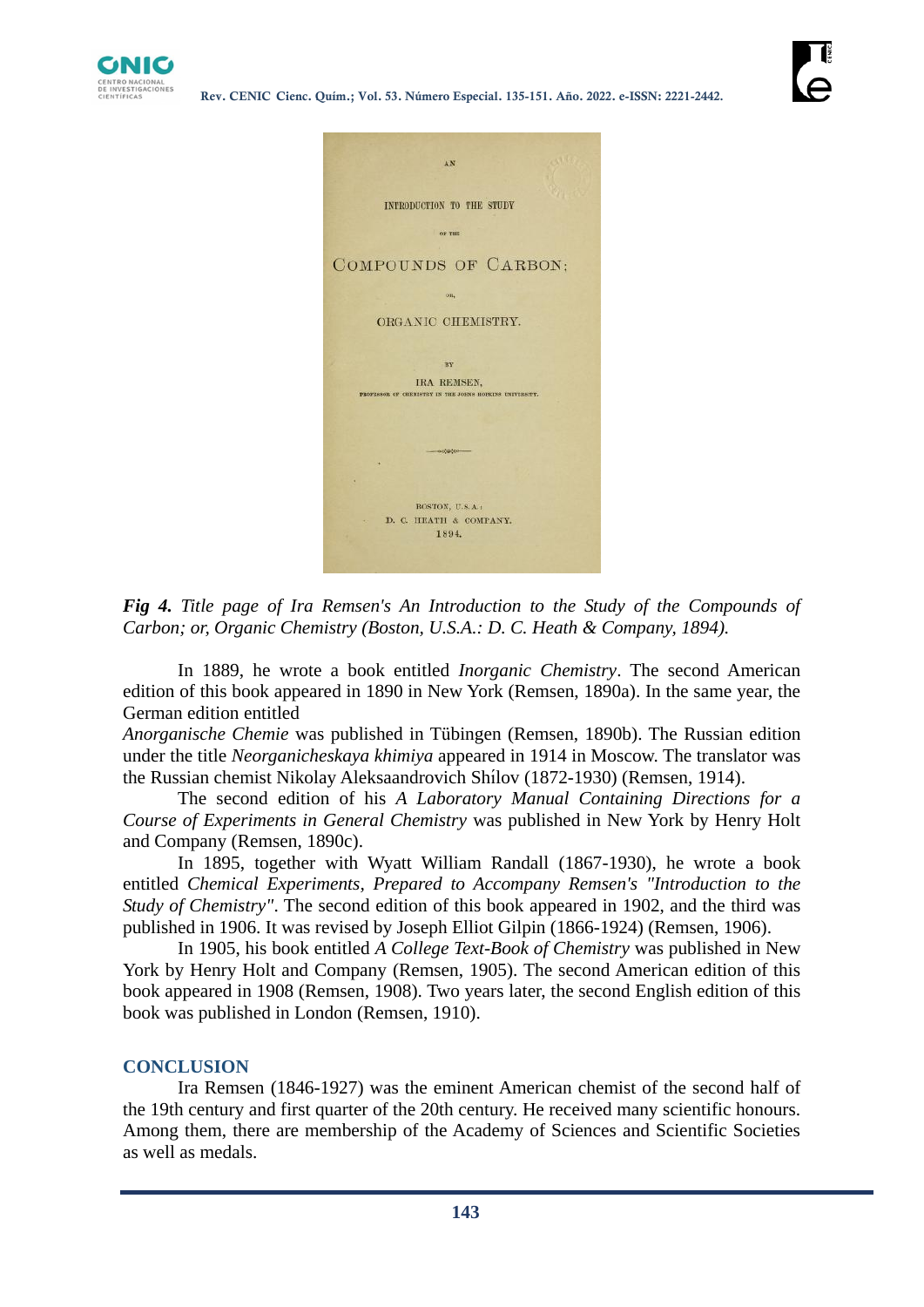

In 1882, he became a member of the National Academy of Sciences (True, 1913, p. 339). From April 23, 1903, to April 18, 1907, he was vice-president of the Academy. On April 18, 1907, he was elected president and retired in 1913 (True, 1913, p. 335). He succeeded Alexander Agassiz (1835-1910), who headed the Academy in 1901-1907 (True, 1913, p. 84).

He became president of the American Chemical Society (1902), the American Association for the Advancement of Science in 1903 (Marcus, 1903), and the Society of Chemical Industry (1910) (Noyes & Norris, 1931, p. 228; Getman, 1940, p. 157).

He was an honorary member of the Société Chimique de France, the Pharmaceutical Society of Great Britain and the American Chemical Society. He was elected a foreign honorary Fellows of the Chemical Society of London (Noyes & Norris, 1931, p. 228).

He received many honorary degrees, among them from University of Columbia (1893), Pricenton University (1896), Yale University (1901), University of Toronto (1902), Harvard University (1909), Pennsylvania College (1910), and University of Pittsburgh (1915) (Noyes & Norris, 1931, p. 228).

On May 1914, he received the Willard Gibbs Medal Award (" Willard Gibbs Medal", n.d., p. 163). In 1923, he was awarded the first Priestley Medal (Anonymous, 2008). It is awarded by the American Chemical Society for "distinguished services to chemistry" ("ACS. Priestley Medal", n.d.).

In 1873, he translated the eight German edition of Rudolph Fittig's book entitled *Wöhler's Grundriss der organische Chemie* (Fittig, 1872). This book was published in the United States under the title *Wöhler's Outlines of Organic Chemistry* (Fittig, 1873).

Some authors wrote about his life and works. For instance, in 1920, the American biochemists Benjamin Harrow (1888-1970) wrote about him in his book entitled *Eminent Chemists of Our Time* (Harrow, 1920, pp. 197-215). His biographical sketch by William Albert Noyes appeared in 1927 in *Science* (Noyes, 1927b). His *Biographical Memoir* by William A. Noyes and James Flack Norris was published in 1931 by National Academy of Sciences (Noyes & Norris, 1931).

In 1939, an article about him by Frederick H. Getman was published in the *Journal of Chemical Education* (Getman, 1939). One year later, Remsen's biographical book by the same author appeared in Easton (Getman, 1940). His biographical note was published in a book edited by Stephen Miall and L. Mackenzie Miall in 1949 (Miall & Miall, 1949). In 1980, an article by Roger R. Festa about him appeared in the *Journal of Chemical Education* (Festa, 1980).

Charles Seibold Herrera defended his doctoral thesis entitled *Ira Remsen and the Scientific Transformation of American Graduate Education* in 1993 (Herrera, 1993). In, 2018, an article about him by Bill Palmer appeared in the *Chemistry in Australia* (Palmer, 2018).

After Remsen, not only his papers and books survived. In addition, several of his portraits were produced. One of the portraits shows him as the new president of the Johns Hopkins University ("Dr. Ira N. Remsen", n.d.). One of his photograph was included in the *History Of The First Half Century Of The National Academy Of Sciences 1863-1913*  by Frederick W. True (1913, p. 256). Another of his portraits can be found in the book by Frederick H. Getman (1940, pp. 1, 10, 30, 44). His other portrait photograph is available in the Queens College Special Collections and Archives (Queens, New York) ("Portrait of Ira", n.d.).

*The World Biographical Encyclopedia* ("Ira Remsen, chemist", 2021) wrote about him as follows: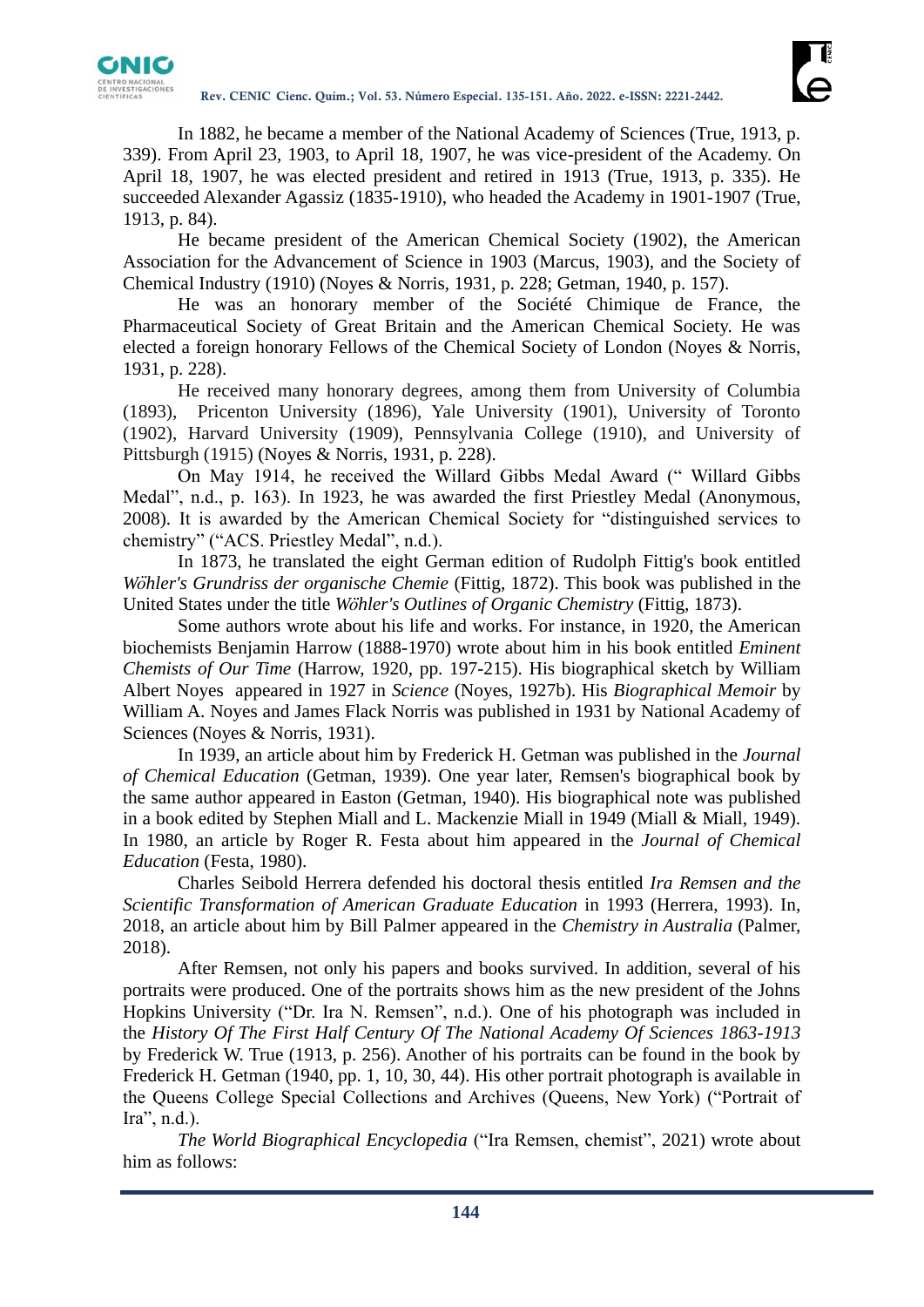

Ira Remsen was an American chemist and educator. His fame rests on his brilliance as a teacher, lecturer, text writer, builder of a Johns Hopkins University (where he also serves as a president), and inspirer of students. His research involved mainly aromatic chemistry, but he was especially highly regarded when he, along with Constantin Fahlberg, accidentally discovered saccharin (p. 1.).

Ira Remsen, as an outstanding American chemist, went down in the history of chemistry, and his name was written in it forewer. It became possible thanks to his scientific achievements and services rendered for 37 years, from 1876 to 1913, as well as his books, some of which were translated into German, Russian, French, Italian and Japanese.

# **BIBLIOGRAPHIC REFERENCES**

*ACS. Priestley Medal.* (n.d.). Retrieved from https://www.acs.org/content/acs/en/fundingand- awards/awards/national/bytopic/priestley-medal.html

Anonymous. (2008). The Priestely Medalists, 1923-2008. *Chemical & Engineering News*, *86*(14), 60-61. Retrieved from

https://pubsapp.acs.org/cen/acsnews/86/8614acsnews3.html

Anonymous. (1916). Forty years of Experimental Chemistry. Investigations Carried Out Under the Direction of Ira Remsen (Now Retired). (1916). *The Johns Hopkins University Circular, 2,* 26-36. Retrieved from

<https://archive.org/details/commemorationday0619john/page/n625/mode/2up>

Anonymous. (1912). The Resignation of President Remsen. Action of the Board of Trustees and the Faculty of the University. *The Johns Hopkins University Circular, 10*, 1- 32. Retrieved from

https://archive.org/details/commemorationday0619john/page/n489/mode/2up Anonymous. (1902). *Johns Hopkins University. Celebration of the Twenty-Fifth Anniversary of the Founding of the University and Inauguration of Ira Remsen, LL. D., as President of the University*. Baltimore: Johns Hopkins Press. Retrieved from https://archive.org/details/cu31924030621266/page/n3/mode/2up

Anonymous. (1887). Remsen's Elements of Chemistry. Sci*ence, 9(210*), 143. [https://www.jstor.org/s](https://www.jstor.org/)table/1762741

Anonymous. (1886). Remsen's Introduction to the Study of Chemistry. Sci*ence, 7(172*), 468-469. https://www.jstor.org/stable/1761420

Anonymous. (1885). Remsen's Organic Chemistry. Sci*ence, 6(12*9), 76.

https://www.jstor.org/stable/1761823

Armstrong, H. E. (1927). Obituary. Prof. Ira Remsen. *Nature, 119*(2999), 608-609. https//doi.org/10.1038/119608a0

Bolton, H. C. (1899). *A Select Bibliography of Chemistry. 1492-1892*. First Supplement. City of Washington: Published by the Smithsonian Institute. Retrieved from https://archive.org/details/selectbibliograp01boltuoft/page/n3/mode/2up

Bolton, H. C. (1893). *A Select Bibliography of Chemistry. 1492-1892*. City of Washington: Published by the Smithsonian Institute. Retrieved from https://archive.org/details/selectbibliograp00boltuoft/page/n3/mode/2up

Considine, G. D. (2005). Remsen, Ira (1846-1927). *Van Nostrand's Scientific Encyclopedia*. https://doi.org/10.1002/0471743984.vse8407

*Dr. Ira N. Remsen--The new president of the Johns Hopkins University, Baltimore*. (n.d.). Retrieved from https://www.loc.gov/pictures/item/98510224/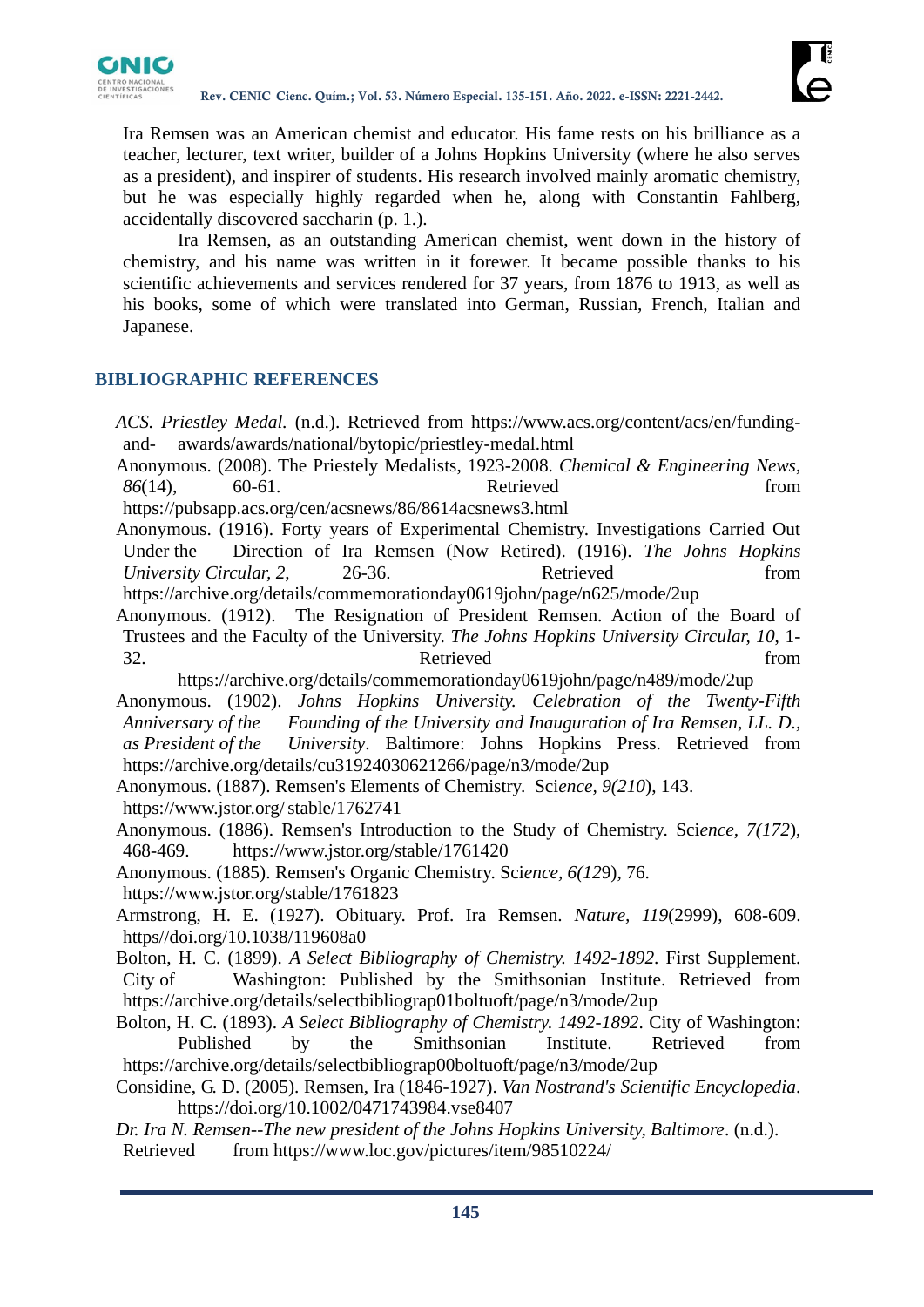

- Fahlberg, C., & Remsen, I. (1879). Ueber die Oxydation des Orthotoluolsulfamids. *Berichte der deutschen chemischen Gesellschaft, 12*(1), 469-473. https://doi.org/10.1002/cber.187901201135
- Festa, R. R. (1980). Ira Remsen (1846-1027). *Journal of Chemical Education, 57*(12), 893- 894. https://doi.org/10.1021/ed057p893
- Fittig, R. (1873). *Wöhler's Outlines of Organic Chemistry*. Translated from the eight German edition , with Additions. I. Remsen, Trans.). Philadelphia: Henry C. Lea. Retrieved from the state of the state of the state of the state of the state of the state of the state of the state of the state of the state of the state of the state of the state of the state of the state of the state of

https://archive.org/details/whohlersoutlines00whohrich/page/n5/mode/2up

- Fittig, R. (1872). *Wöhler's Grundriss der organische Chemie*. Achte Umgearbeitete Auflage. Leipzig: Verlag von Duncker & Humblot. Retrieved from https://gallica.bnf.fr/ark:/12148/bpt6k90636g/f4
- Fittig, R., & Remsen, I. (1871). Ueber die Synthese der Piperonylsäure und eine neue Bildungsweise des Protocatechu-Aldehyds. *Zeitschrift für Chemie, 7*, 289-291. Retrieved from https://www.digitale-sammlungen.de/en/view/bsb11039734?page=322,323
- Fittig, R., & Remsen, J. (1870). Ueber die Homologen des Naphtalins. *Justus Liebigs Annalen der Chemie, 155*(1), 112-120. https://doi.org/10.1002/jlac.18701550111
- Fittig, R., & Remsen, J. (1869). Ueber die Homologen des Naphtalins. *Zeitschrift für Chemie, 5*, 37.
- Retrieved from http://opacplus.bsb-muenchen.de/title/10672617/ft/bsb11039732?page=47
- Getman, F. H. (1940). *The Life of Ira Remsen*. Easton, Pa: Journal of Chemical Education. Retrieved from the state of the state of the state of the state of the state of the state of the state of the state of the state of the state of the state of the state of the state of the state of the state of the state of

https://babel.hathitrust.org/cgi/pt?id=mdp.39015078668483&view=1up&seq=7

Getman, F. H. (1939). Ira Remsen—Erstwhile Dean of Baltimore Chemists. *Journal of Chemical Education, 16*(8), 353-360. https://doi.org/10.1021/ed016p353

Graebe, C. (1913). Der Entwicklungsgang der Avogadroschen Theorie. *Journal für Praktische Chemie, 87*(1), 145-208. https://doi.org/10.1002/prac.19130870112

Haake, P. (1999). *Remsen, Ira (1846-1927), chemist and educator*. Retrieved from the American National Biography Website:

https://www.anb.org/search?q=Remsen%2C+Ira&

- Hannaway, O. (1976). German Model of Chemical Education in America: Ira Remsen at Johns Hopkins (1876-1913). *Ambix, 23*(3), 145-164. https://doi.org/10.1179/amb.1976.23.3.145
- Harrow, B. (1920). *Eminent Chemists of Our Time.* New York: D. Van Nostrand Company. Retrieved from the state of the state of the state of the state of the state of the state of the state of the state of the state of the state of the state of the state of the state of the state of the state of the state of
- https://archive.org/details/eminentchemistso00harruoft/page/n7/mode/2up?
- Hartford, W. H. (1946). Ira Remsen and Roger Adams—A Chemical Centennial. *The Scientific Monthly, 63*(4), 261-267. http://www.jstor.org/stable/18751

Hawkins, H. (1960). *Pioneer: A History of the Johns Hopkins University, 1874-1889*. Ithaca, New York: Cornell University Press. Retrieved from https://archive.org/details/pioneerhistoryof0 0hawk/page/n7/mode/2up

- Herrera, C. S. (1993). *Ira Remsen and the Scientific Transformation of American Graduate Education*. Arizona State University. Order Number 9410974. A Dissertation Presented … for the Degree Doctor of Philosophy. Retrieved from
- [https://www.worldcat.org/title/ira-remsen-and-the-scientific-transformation-of-american](https://www.worldcat.org/title/ira-remsen-and-the-scientific-transformation-of-american-graduate-education/oclc/60828147)[graduate-education/oclc/60828147](https://www.worldcat.org/title/ira-remsen-and-the-scientific-transformation-of-american-graduate-education/oclc/60828147)

Hicks, J. (2010). *The Pursuit of Sweet*. Retrieved from https://www.sciencehistory.org/distillations/article/pursuit-sweet

*Ira Remsen. 19th century photograph*. (n.d.). Public Domain. Retrieved from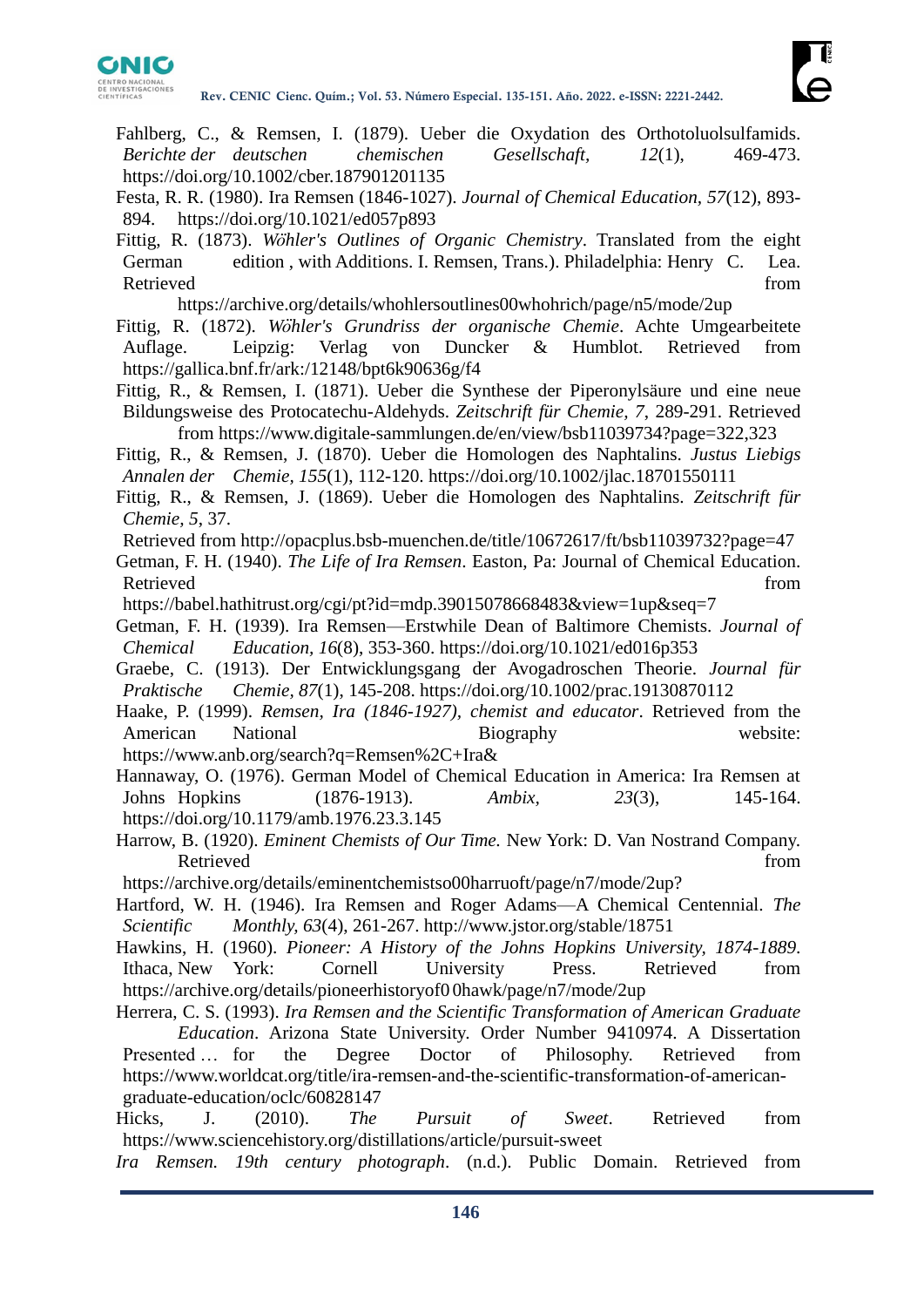

https://commons.wiki media.org/wiki/File:Ira\_Remsen.jpg

*Ira Remsen, chemist, educator, physician, scientist*. (2021). Retrieved from the World Biographical Encyclopedia website: https://prabook.com/web/ira.remsen/2364999

Kauffman, G. B. & Priebe, P. M. (1978). The Discovery of Saccharin: A Centennial Retrospect. *Ambix, 25*(3), 191-207. https://doi.org/10.1179/amb.1978.25.3.191

List, A. (1893). *Saccharine. Benzoyl Sulphonic-imide. Dr. Fahlberg's New Sweetening Agent made from Coal-tar. 500 times sweeter than the best sugar. An Eminent Preservative. A Perfectly Harmless Spice. A Compilation of the Results obtained since its iIntroduction, by the Scientific Researches of Learned Men and through the practical experience of Experts, by Dr. Adolph List, a Partner of the firm Fahlberg, List & Company. Saccharine Works*. English Edition. Salbke-Westerhüsen on the Elbe. Saxony – Germany: Fahlberg, List. Retrieved from

https://archive.org/details/b28080166/page/n8/mode/2up

Marcus, B. (1903). Prof. Ira Remsen, President of the American Association for the Advancement of Science. *Scientific American*, 88(2), 19. https://www.jstor.org/stable/10.2307/24985157

Miall, S., & Miall, L. M. (Eds.). (1949). *A New Dictionary Of Chemistry*. Second Edition. London, New York, Toronto: Longmans, Green and Co. Retrieved from https://archive.org/details/dli.ernet.242833/page/444/mode/2up

Newton, D. E. (2007). *Food Chemistry.* New York: Facts On File, Inc. Retrieved from https://archive.org/details/foodchemistry/page/n1/mode/2up

Noyes, W. A. (1927a). Ira Remsen. *Journal of the Chemical Society (Resumed), 0*, 3182- 3189. https://doi.org/10.1039/JR9270003165

Noyes, W. A. (1927b). Ira Remsen. *Science, 66*(1707), 243-246. https://www.jstor.org/stable/1652108

Noyes, W. A., & Norris, J. F. (1931). Biographical Memoir of Ira Remsen 1846-1927. *Memoirs National Academy of Sciences, 14*, 207-257. Retrieved from http://nasonline.org/publications/biographical-memoirs/memoir-pdfs/remsen-ira.pdf

Palmer, B. (2018). Ira Remsen. Stories for chemical education. *Chemistry in Australia, September/October*, 26-29. Retrieved from https://chemaust.raci.org.au/issue/septemberoctober-2018

*Portrait of Ira Remsen*. (n.d.). Retrieved from https://www.jstor.org/stable/community.29709101

Remsen, I. (1910). *A College Text-Book of Chemistry*. London: Macmillan and Co., Ltd. Retrieved from https://archive.org/details/in.ernet.dli.2015.86041/page/n5/mode/2up

Remsen, I. (1909a). *An Introduction to the Study of Chemistry*. Eighth Edition, Revised and

Enlarged. New York: Henry Holt and Company. Retrieved from https://archive.org/details/introductiontost00rems\_2/page/n7/mode/2up

R[emsen], I. (1913). Report. The Evolution of Avogadro's Theory. *American Chemical Journal*, 50(3), 171-181. Retrieved from https://archive.org/details/americanchemical501913balt/page/170/mode/2up

Remsen, I. (1923). Biographical Memoir Harmon Northrop Morse. *Memoirs National Academy of Sciences, 21*(11), 1-14. Retrieved from http://www.nasonline.org/publications/biographical-memoirs/memoir-pdfs/morse-harmonn.pdf

Remsen, I. (1914). *Neorganicheskaya khimiya*. Samostoyatel'naya obrabotka K. Zeiberta. Perevod pod redaktsiyey i s predisloviyem N.A. Shilova. Moskva: Knigoizdatel'stvo "Sovremennyya problemy". (in Russian). Retrieved from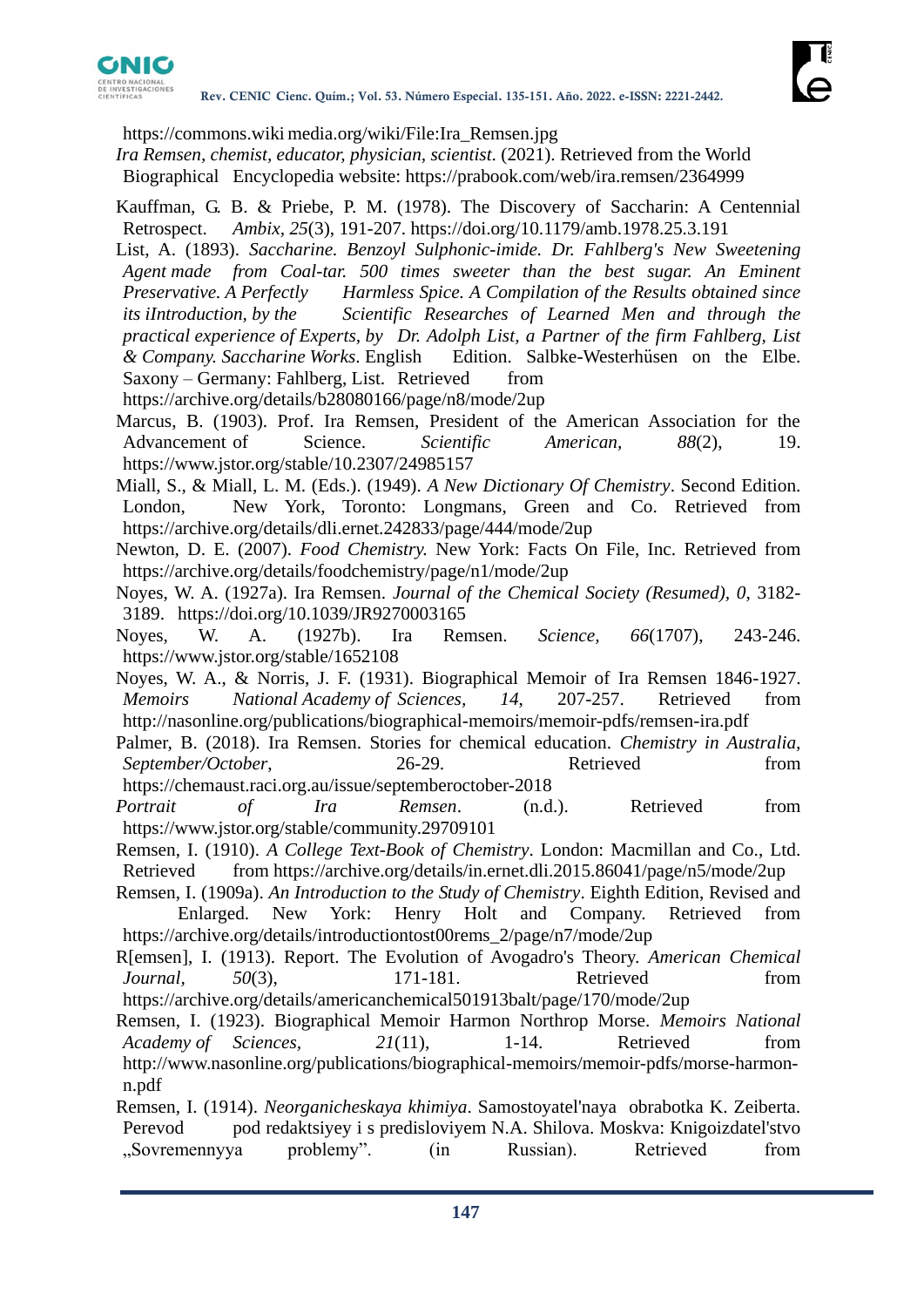

http://gpntb.dlibrary.org/ru/nodes/6134

- Remsen, I. (1909b). *Introduction To The Study Of The Compounds Of Carbon; Or, Organic Chemistry*. Fifth Revision. Boston, New York, Chicago: D. C. Heath & Co., Publishers. Retrieved from the state of the state of the state and the state of the state of the state of the state of the state of the state of the state of the state of the state of the state of the state of the state of
- https://archive.org/details/introductiontost00remsrich/page/n9/mode/2up
- Remsen, I. (1908). *A College Text-Book of Chemistry*. Second Edition, Revised. New York: Henry Holt and Company. Retrieved from
- https://archive.org/details/collegetextbooko00remsuoft/page/n7/mode/2up
- Remsen, I. (1906). *Chemical Experiments, Prepared to Accompany Remsen's "Introduction to the Study of Chemistry".* Third Edition Revised by J. Elliot Gilpin. New York: Henry Holt and Company. Retrieved from
- https://babel.hathitrust.org/cgi/pt?id=mdp.39015064495099&vie w=1up&seq=7
- Remsen, I. (1905). *A College Text-Book of Chemistry*. New York: Henry Holt and Company. Retrieved from the set of the set of the set of the set of the set of the set of the set of the set of the set of the set of the set of the set of the set of the set of the set of the set of the set of the set of
- https://archive.org/details/collegechemist00remsuoft/page/n3/mode/2up
- Remsen, I. (1903a). Further investigations on the Two Isomeric Chlorides of Orthosulphobenzoic Acid. *American Chemical Journal, 30*(4), 247-273. Retrieved from https://archive.org/details/americanchemical301903balt/page/246/mode/2up
- Remsen, I. (1903b). *Introduction To The Study Of The Compounds Of Carbon; Or, Organic Chemistry*. Fourth Edition. Boston, U.S.A.: D.C. Heath & Co., Publishers. Retrieved from https://archive.org/details/introductiontost00rems/page/n7/mode/2up
- Remsen, I. (1902a). *An Introduction to the Study of Chemistry*. Sixth Edition, Revised and Enlarged. New York: Henry Holt and Company. Retrieved from https://archive.org/details/cu31924031275138/page/n5/mode/2up
- Remsen, I. (1902b). *An Introduction to the Study of Chemistry*. Sixth Edition, Revised and Enlarged. London: Macmillan and Co. Retrieved from https://archive.org/details/b28133857/page/n7/mode/2up
- Remsen, I. (1900). *The Elements of Chemistry. A Text-Book for Beginners.* London, New York: Henry Holt and Company. Retrieved from https://archive.org/details/ost-chemistryelementsofchemi00rems/page/n5/mode/2up
- Remsen, I. (1897). *The Principles of Theoretical Chemistry, with Special Reference to the Constitution of Chemical Compounds*. *Fifth Edition, Thoroughly Revised.* Philadelphia: Lea Brothers  $\&$  Co. Retrieved from https://archive.org/details/theoreprinciples00remsrich/page/n7/mode/2up
- Remsen, I. (1895a). *Einleitung In Das Studium der Chemie.* Autorisirte Deutsche Ausgabe Bearbeitet Von Dr. Karl Seubert. Zweite Auflage. Tübingen: Verlag Der H. Laupp'schen Buchhandlung. Retrieved from https://goobi.tib.eu/viewer/image/1759777463/8/
- Remsen, I. (1895b). *Introduction à lé'tude de la Chimie*. Traduction de l'anglais sur la troisieme edition par H. de Greef, S. J. Namur.Remsen, I. (1895c). *Introduction à l'étude des composés du carbone, ou Chimie Organique*. Traduction de l'anglais, par H. de Greef, S. J. Paris.
- Remsen, I. (1894a). *Introduction To The Study Of The Compounds Of Carbon; Or, Organic Chemistry*. Boston, U.S.A.: D. C. Heath & Company. Retrieved from https://archive.org/details/introductiontost00rems\_1/page/n5/mode/2up
- Remsen, I. (1894b). *Introduction To The Study Of The Compounds Of Carbon; Or, Organic Chemistry*. London: Macmillan and Co. Retrieved from

https://archive.org/details/in.ernet.dli.2015.500838/page/n5/mode/2up

Remsen, I. (1893a). *Vvedeniye k izucheniyu khimii.* Perevod N. N. Volodkevicha s nemetskogo izdaniya Zeyberta. Kiyev (in Russian).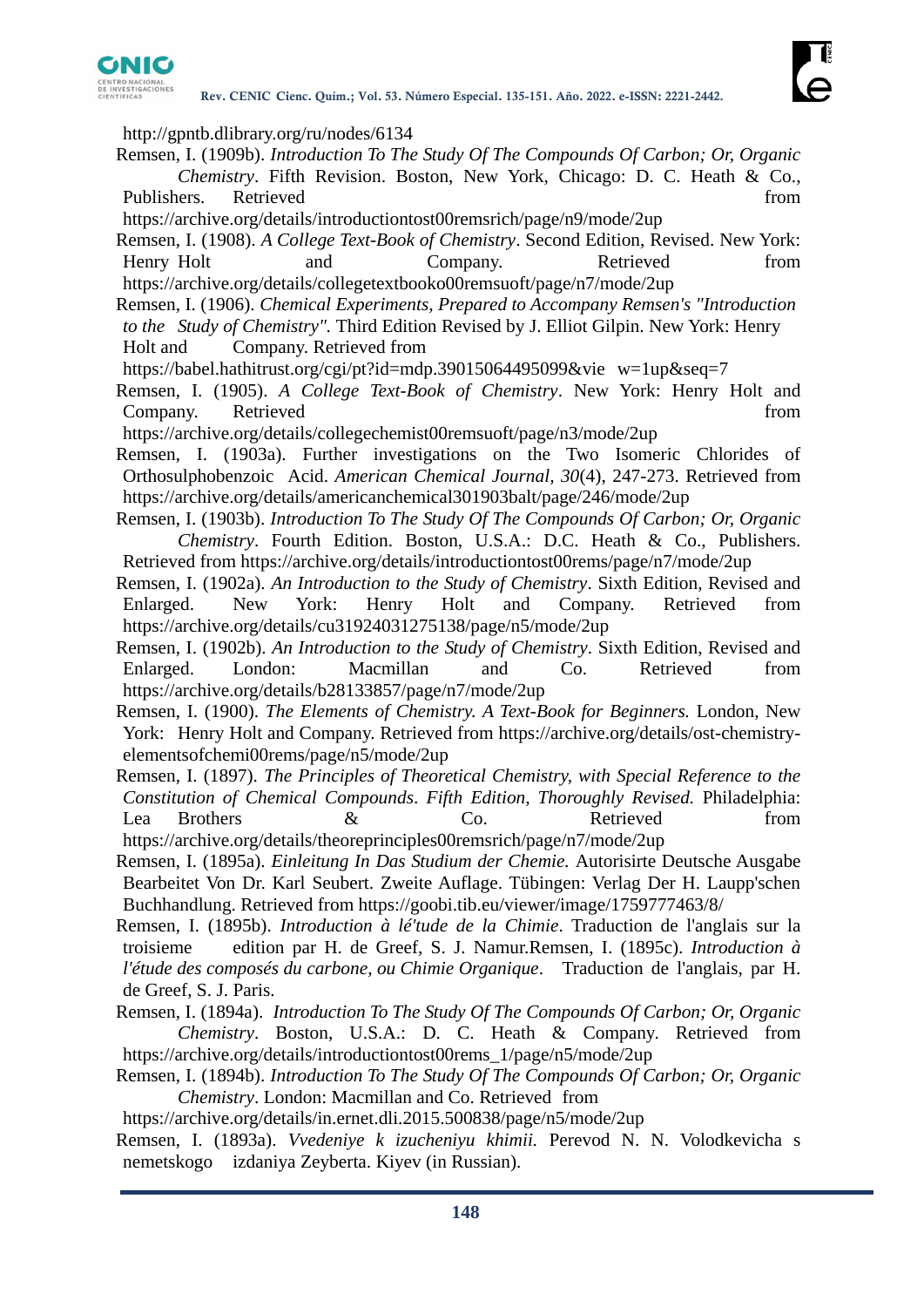

- Remsen, I. (1893b). *Chu Kwagakusho*. [Remsen's Introduction to the Study of Chemistry translated into German by K. Seubert. Re-translated into Japanese by] Hirano Ikkwan. Tokyo.
- Remsen, I. (1893c). *Sho Kwagakusho*. [Elements of Chemistry. Translated by] Kuhara Mitsuru and Ota Kenjiro. Tokyo.
- Remsen, I. (1892a). *The Principles of Theoretical Chemistry, with Special Reference to the Constitution of Chemical Compounds*. Fourth Edition, Thoroughly Revised. London: Bailliere, Tindall & Cox. Retrieved from https://archive.org/details/b2809945x/page/n5/mode/2up
- Remsen, I. (1892b). *Principi Di Chimica Teorica, Con Speciale Considerazione Alla Costituzione Dei Composti Chimici*. Traduzione eseguita sulla terza edizione e corredata di aggiunte e note da Alessio Alessi. Pisa.
- Remsen, I. (1891). *Einleitung in das Studium der Kohlenstoffverbindungen, oder organische Chemie.* Zweite Auflage. Tübingen: Verlag der H. Laupp'schen Buchhandlung.
- Remsen, I. (1890a). *Inorganic Chemistry*. Second Edition, Revised. New York: Henry Holt and Company. Retrieved from
- https://archive.org/details/2ndinorganicchem00remsuoft/page/n7/mode/2up
- Remsen, I. (1890b). *Anorganische Chemie*. Tübingen: Verlag der H. Laupp'schen Buchhandlung. Retrieved **in the set of the set of the set of the set of the set of the set of the set of the set of the set of the set of the set of the set of the set of the set of the set of the set of the set of the set**
- https://babel.hathitrust.org/cgi/pt?id=hvd.hn1z6p&view=1up&seq=5
- Remsen, I. (1890c). *A Laboratory Manual Containing Directions for a Course of Experiments in General Chemistry Systematically Arranged to Accompany the Author's "Elements of Chemistry"*. Second Edition, Revised and Enlarged. New York: Henry Holt and Company. Retrieved from from from the state of  $\mathbb{R}^n$

https://archive.org/details/101567695.nlm.nih.gov/page/n3/mode/2up

- Remsen, I. (1889). *Sho Kwagakusho*. [Elements of Chemistry. Translated by] Yoshioka Titsutaro. Tokyo.
- Remsen, I. (1888). *Grundzüge der theoretischen Chemie. Mit besonderer Rucksicht auf die Constitution chemischer Verbindungen*. Tübingen: Verlag der H. Laupp'schen Buchhandlung.
- Remsen, I. (1887a). *The Principles of Theoretical Chemistry, with Special Reference to the Constitution of Chemical Compounds*. *Third Edition, Enlarged and Thoroughly Revised.* Philadelphia: Lea Brothers & Co. Retrieved from https://archive.org/details/cu31924002984676/page/n7/mode/2up
- Remsen, I. (1887b). *Printsipy teoreticheskoy Khimii. Chast'. 1: Obshcheye razsmotreniye atomov i molekul*. Perevod I. Osipova so vtorogo angliyskogo izdaniya. Khar'kov: Tipografiya Adol'fa Darre (in Russian).
- Remsen, I. (1887c). *Einleitung In Das Studium der Chemie*. Autorisirte Deutsche Ausgabe Bearbeitet Von Dr. Karl Seubert. Tübingen: Verlag Der H. Laupp'schen Buchhandlung. Retrieved from the state of the state of the state of the state of the state of the state of the state of the state of the state of the state of the state of the state of the state of the state of the state of the state of
- https://babel.hathitrust.org/cgi/pt?id=hvd.hw1zc2&view=1up&seq=5
- Remsen, I. (1887d). *The Elements of Chemistry. A Text-Book for Beginners.* London, New York: Macmillan and Co. Retrieved from https://archive.org/details/elementsofchemis00remsuoft/page/n5/mode/2up

Remsen, I. (1887e). *Vvedenie k izucheniyu organicheskoy khimii ili khimii uglerodistykh soyedineniy.* Perevod s angliyskogo N. S. Drentel'na. S.-Peterburg (in Russian).

Remsen, I. (1886). *An Introduction to the Study of Chemistry*. New York: Henry Holt and Company. **Retrieved** from **from**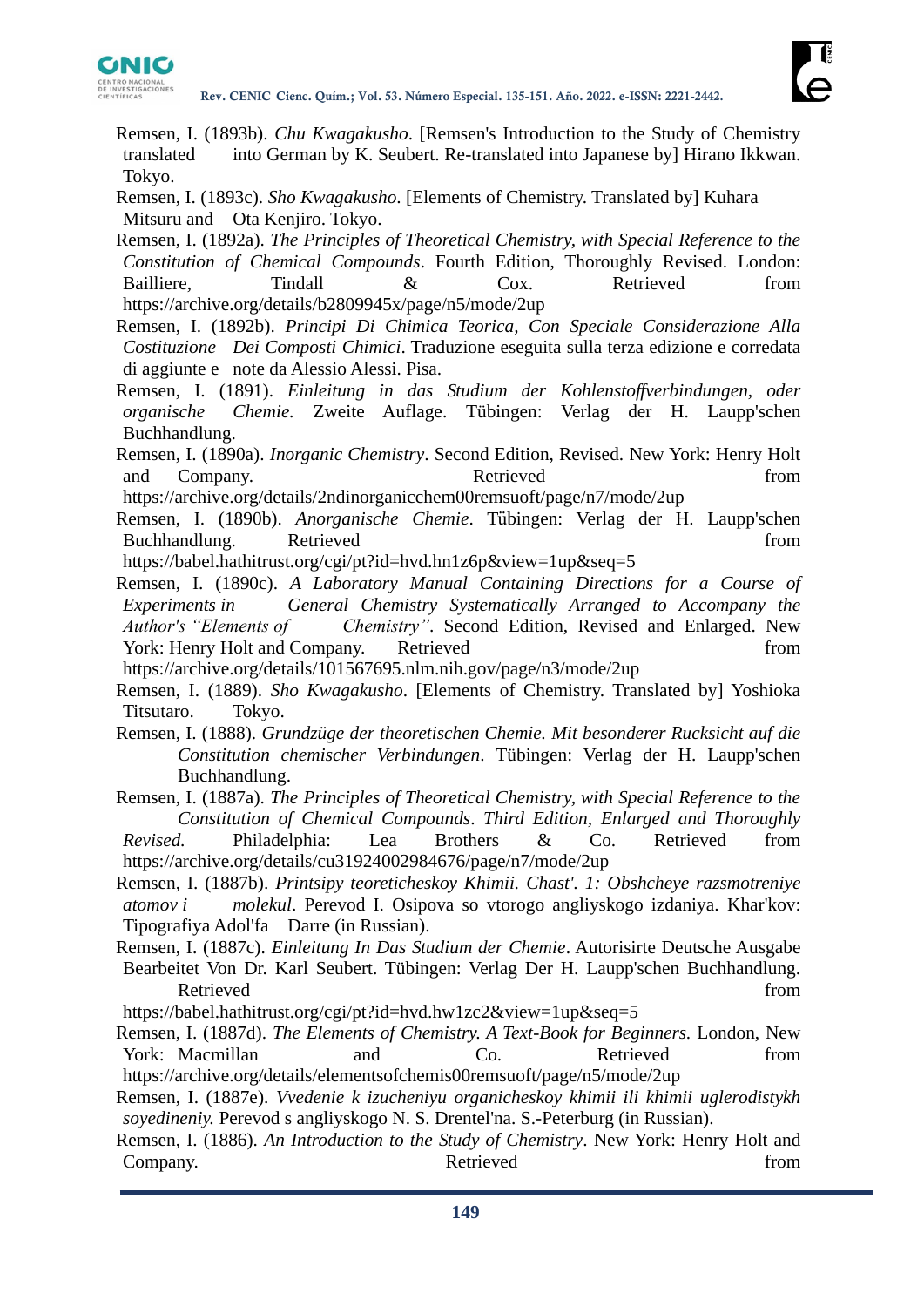

https://archive.org/details/introductionchem00remsuoft/page/n5/mode/2up

- Remsen, I. (1885). *Introduction To The Study Of The Compounds Of Carbon; Or, Organic Chemistry*. Boston: Published by Ginn, Heath & Co. Retrieved from https://archive.org/details/introductiontost00rems\_0/page/n5/mode/2up
- Remsen, I. (1877). *Principles of Theoretical Chemistry, with Special Reference to the Constitution of Chemical Compounds*. Philadelphia: Henry C. Lea. Retrieved from https://archive.org/details/principlesoftheo00remsuoft/page/n11/mode/2up
- Remsen, I. (1871a). Ueber eine neue Bildungsweise der Paraoxybenzoesäure. *Zeitschrift für Chemie, 7*, 81-83. Retrieved from https://www.digitalesammlungen.de/en/view/bsb11039734?page=90,91
- Remsen, I. (1871b). Ueber die Parasulfobenzoesäure. *Zeitschrift für Chemie, 7*, 199-201. Retrieved from https://www.digitale-
- sammlungen.de/en/view/bsb11039734?page=208,209
- Remsen, I. (1871c). Ueber die Einwirkung von schmelzenden Kalihydrat auf Sulfoxybenzoesäure. *Zeitschrift für Chemie, 7*, 294-296. Retrieved from https://www.digitale-sammlungen.de/en/view/bsb11039734?page=330,331
- Remsen, I. (1871d). Ueber isomere Sulfosalicylsäuren. *Zeitschrift für Chemie, 7*, 296-297. Retrieved from https://www.digitale-sammlungen.de/en/view/bsb11039734?page=332,333
- Remsen, I. (1870). *Investigations on Piperic Acid and Derivatives. Inaugural Dissertation for the Attainment of the Degree of Doctor of Philosophy, at the University of Göttingen*. Göttingen: Printed at the University Press of E. A. Huth. Retrieved from https://books.google.pl/books/ucm?vid=UCM5329082380&printsec=frontcover
- Remsen, I. (Ed.). (1879). *American Chemical Journal*. Vol. 1.—1879-80. Retrieved from https://archive.org/details/americanchemical118791880balt/page/n5/mode/2up
- Remsen, I., & Fahlberg, C. (1879-1880). On the Oxidation of Substitution Products of Aromatic Hydrocarbons. IV. On the Oxidation of Orthotoluenesulphamide. *American Chemical Journal, 1*, 426-438. Retrieved from https://archive.org/details/americanchemical118791880balt/page/426/mode/2up
- Remsen, I., & Garner, W. W. (1901). On the Action of Aromatic Sulphonchlorides on Urea. *American Chemical Journal, 25*(3), 173-190. Retrieved from https://archive.org/details/americanchemical251901balt/page/172/mode/2up
- Remsen, I., & Palmer, A. G. (1886). Investigations on the Sulphinides. II.—On Benzoic Sulphinide.<sup>1</sup> *American Chemical Journal, 8*(4), 223-227. Retrieved from https://archive.org/details/americanchemical81886balt/page/222/mode/2up
- Remsen, I., & Turner, H. J. (1901). On the Action of Aromatic Sulphonchlorides on Thiourea. *American Chemical Journal, 25*(3), 190-202. Retrieved from https://archive.org/details/americanchemical251901balt/page/190/mode/2up
- Remsen, J., & Fittig, R. (1870a). Weitere Untersuchungen über die Constitution der Piperinsäure. *Zeitschrift für Chemie, 6*, 97-102. Retrieved from http://opacplus.bsbmuenchen.de/title/10672618/ft/bsb11039733?page=107
- Remsen, J., & Fittig, R. (1870b). Ueber die Umwandlung der Piperonylsäure in
- Protocatechusäure. *Zeitschrift für Chemie, 6*, 427-428. Retrieved from
- http://opacplus.bsb-muenchen.de/title/10672618/ft/bsb11039733?page=437
- Remsen, I., & Rouiller, C. A. (Eds.). (1913). *American Chemical Journal*. Vol. L.—July– December, 1913.Retrievedfrom
- https://archive.org/details/americanchemical501913balt/page/n5/mode/2up Stutzer, R. (1890). Das Fahlberg'sche Saccharin. (Anhydroorthosulfaminbenzoësäure Braunschweig: Druck Und Verlag Von Friedrich Vieweg Und Sohn. Retrieved from https://babel.hathitrust.org/cgi/pt?id=uiug.30112068954939&view=1up&seq=7